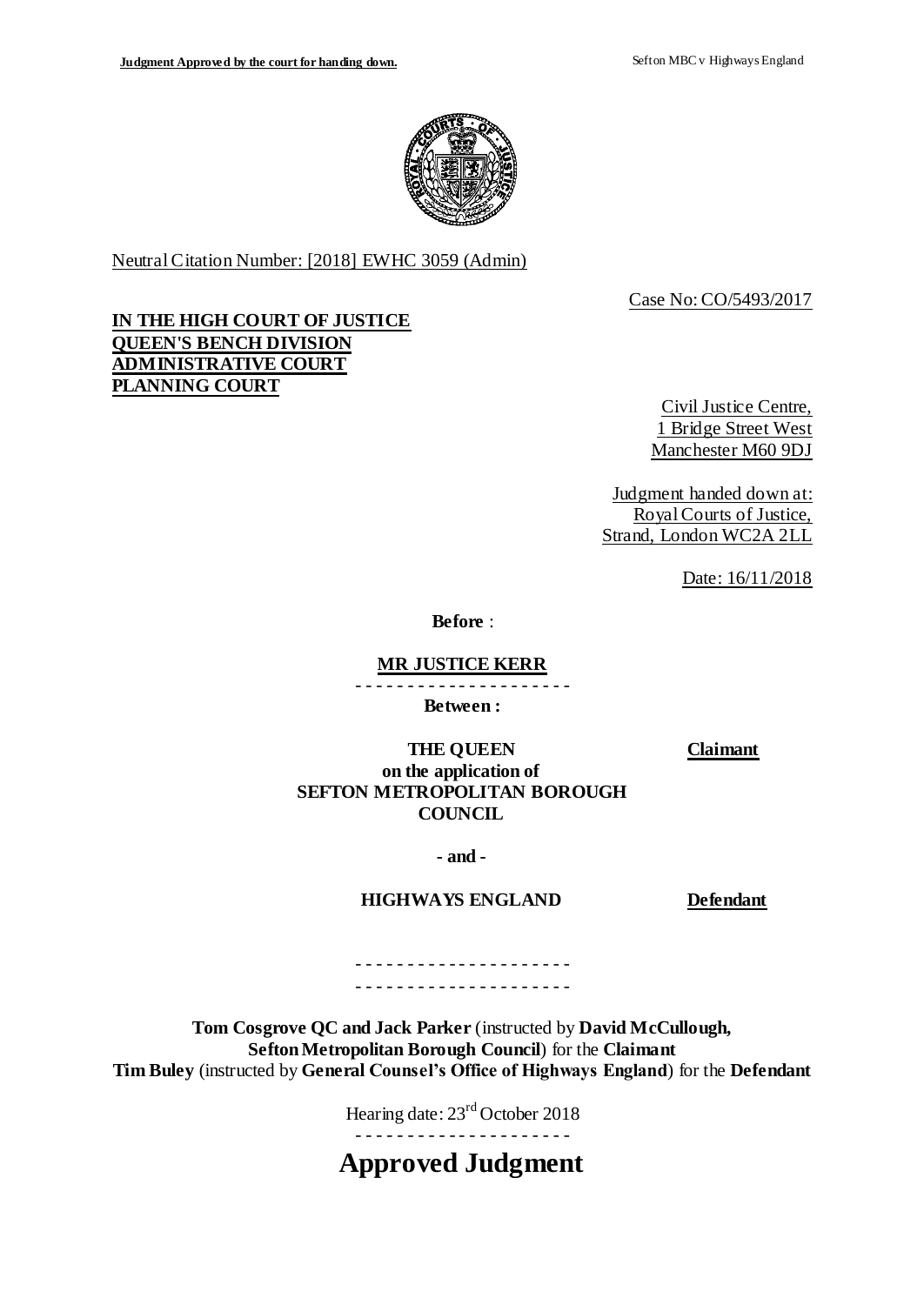## **The Hon. Mr Justice Kerr:**

#### Introduction:

- 1. Did the defendant, Highways England, act unlawfully by declining to include, in a consultation about a new access route to the Port of Liverpool, the option of building a tunnel under the Rimrose Valley? That is the main issue in this application brought by the claimant (the council). At the hearing, it became clear that the claim is no longer said by Highways England to have been brought out of time.
- 2. Highways England says the tunnel option was lawfully ruled out as too expensive and poor value for the taxpayer and that the two surface routes considered were the only realistic options, although those consulted were able to object to both options by advocating a tunnel and will be able to take the same objection again once a development consent order is applied for.
- 3. The council says the tunnel option was and is realistic and not unaffordable and that the chosen option – a new dual carriageway through Rimrose Valley Park - would do severe damage to the park, which harbours precious wildlife and offers rare tranquillity in the mainly urban built up area through which traffic bringing goods to the port has to pass.
- 4. The background is that a major expansion of the Port of Liverpool is being planned and undertaken. It is to include a new deep water container port with much increased capacity. This, it is agreed, will bring public benefit to the area in the form of productive economic activity and the creation of new jobs. The council is as much as anyone in favour of the project.
- 5. It is also agreed that the present access route to and from the expanded deep water container port is unsatisfactory. There is a stretch of slow going traffic running from, at one end, the junction of the M57 and M58 motorways and, at the other, the port. Existing routes are beset with heavy traffic. Highways England is required to provide improved road access. The council agrees that a faster link road to and from the port is needed.
- 6. Highways England and the Secretary of State were unwilling to consult on the option of building a tunnel under the park. The proposal for the new highway has sharply divided local opinion and aroused passionate opposition from those for whom the environmental price is too high to justify the cost saving. They believe a tunnel, though more expensive, should at least have been considered.
- 7. I wish to emphasise that it is no part of the court's role to consider the rights and wrongs of the competing views in this acute controversy. Decisions of this kind are taken by those accountable for them, in accordance with our democratic processes. The court's role is limited to adjudicating on whether or not the law has been observed in the decision making process.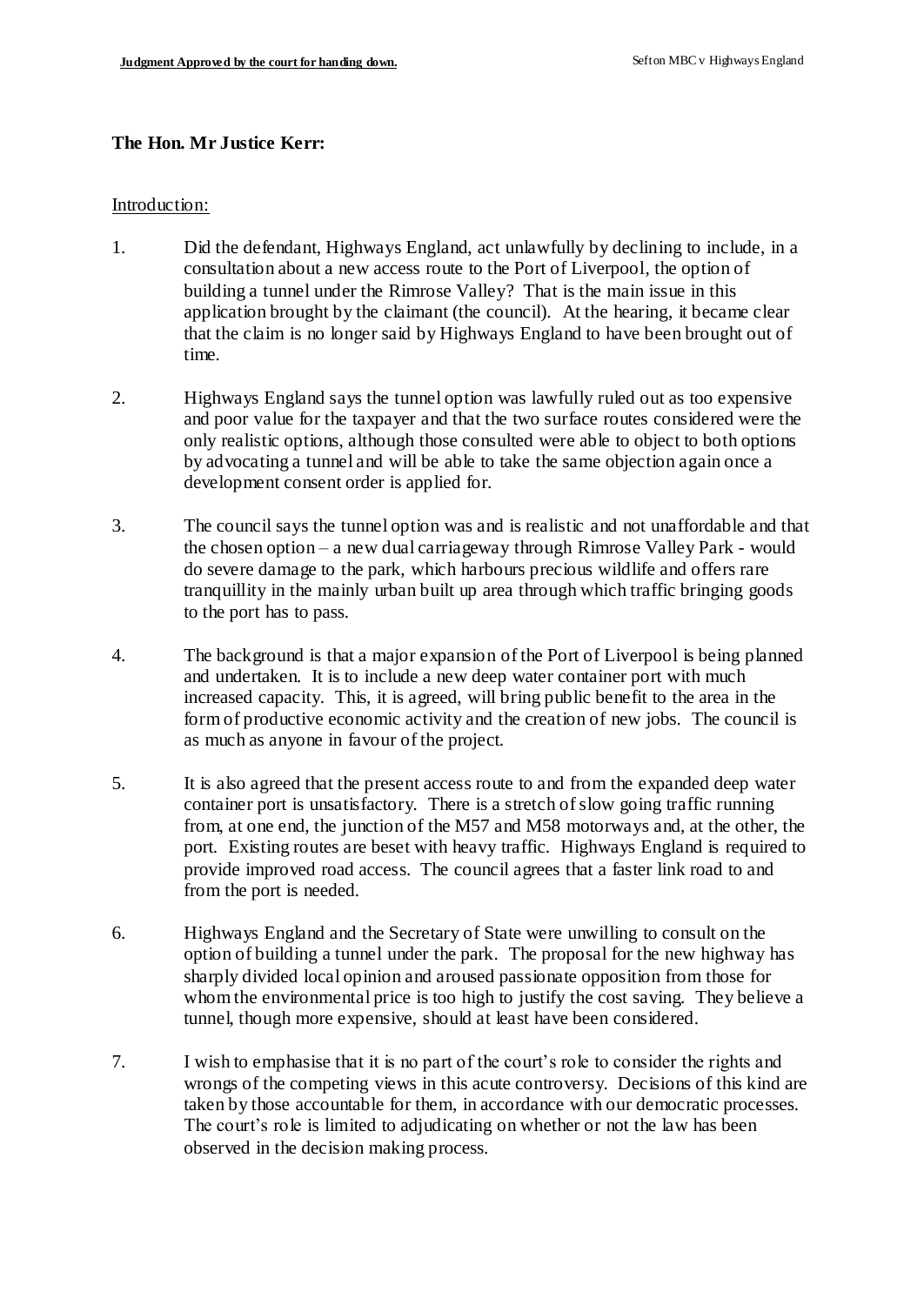## Statutory Provisions, Directions and Guidance:

- 8. I was told that this is the first judicial review of a decision made by Highways England. The parties were not in agreement about the nature of Highways England and its functions, though by the time of the hearing before me, it was accepted by Mr Tim Buley, counsel for Highways England, that its challenged decision is amenable to judicial review.
- 9. Highways England is a body appointed as a highway authority by an order of the Secretary of State made under section 1(1) of the Infrastructure Act 2015 (the 2015 Act). To be so appointed, it must be (and is) a company limited by shares and wholly owned by the Secretary of State (section  $1(2)$ ). It is called a "strategic highways company" (section 1(4)).
- 10. Section 2 provides for a strategic highways company to be the statutory "highway authority" for highways in the geographical area specified in the terms of its appointment. Section 3 empowers the Secretary of State to set a "Road Investment Strategy" for the company, specifying the objectives to be achieved and the "financial resources to be provided" for achieving them.
- 11. The procedure for setting or varying a Road Investment Strategy (RIS) is governed by section 3(8) of and Schedule 2 to the 2015 Act. It consists of a dialogue between the Secretary of State and the strategic highways company, leading to publication of the RIS, but also includes "appropriate consultation".
- 12. That procedure does not apply to publication of the first RIS, which the Secretary of State must lay before Parliament. A copy of the first RIS published by the Secretary of State was before the court but I was not taken to the detailed provision within it, since neither party relied on any particular part of it for the purposes of their arguments.
- 13. The Secretary of State must also (section 4 of the 2015 Act) from time to time direct a strategic highways company to prepare a "route strategy", i.e. "proposals for the management and development of particular highways in respect of which the company is appointed" (section  $4(1)$ ). The company must comply with such a direction. The Secretary of State must publish the route strategy.
- 14. Section 5 gives general duties to a strategic highways company. It must in exercising its functions co-operate with others, such as local authorities through whose areas new highways are built, exercising functions that relate to highways and planning. In exercising its functions, it must have regard to the effect, on the environment and on the safety of highway users, of the way in which it does so.
- 15. By section 6, the Secretary of State may give "directions or guidance" to a strategic highways company "as to the manner in which it is to exercise its functions" (section 6(1)). The company must comply with such a direction and have regard to such guidance; both directions and guidance must be published by the Secretary of State "in such manner as he or she considers appropriate" (section  $6(4)$ ).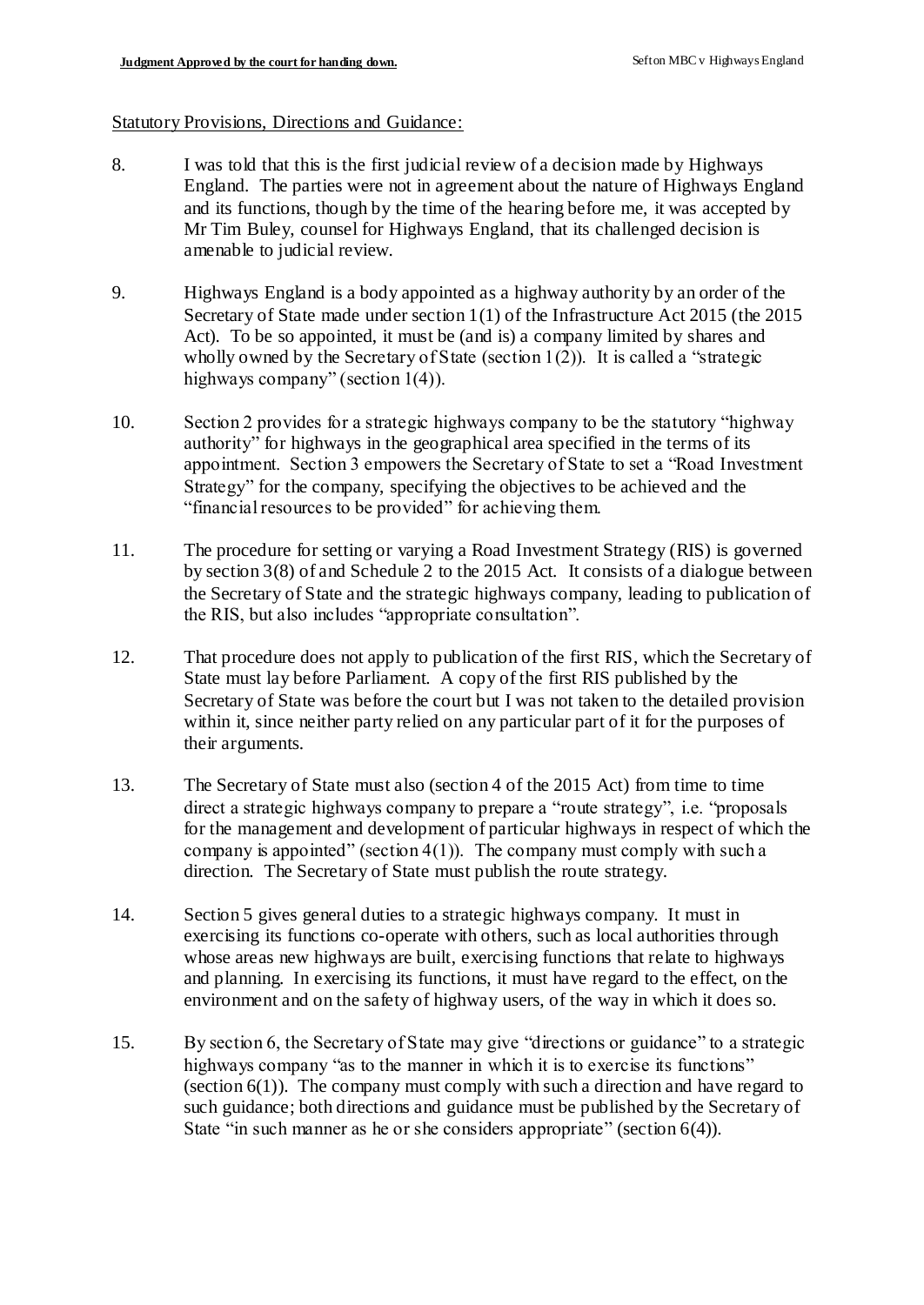16. The Secretary of State published "statutory directions and guidance" to Highways England in April 2015. It took the form of a document entitled *Highways England: Licence* (the Licence). In the foreword, the Minister of State for Transport explained that the document sets out:

> "what we expect Highways England to achieve and how they must behave in discharging their duties and in delivering our vision and plans for the network, set out in the [RIS]".

- 17. He added that the role of Highways England: "is about more than just complying with the letter of the law. We expect the company to go the extra mile in the way it engages with road users and collaborates with other organisations to develop shared solutions."
- 18. The parties relied on specific provisions of the Licence. Highways England must operate and manage its highways network in the public interest (paragraph 4.1) and must (paragraph 4.2) in exercising its functions, act in a manner it considers best calculated to achieve objectives set out under letters a-h in paragraph 4.2. The manner of achieving those objectives is then amplified and expanded in detailed provisions in part 5 of the Licence.
- 19. The objectives include ensuring efficiency and value for money (paragraphs 4.2.d and 5.2); co-operation with other persons or organisations for the purposes of coordinating day to day operations and long term planning (paragraphs 4.2.f and 5.17-5.22); minimising environmental impacts (paragraphs 4.2g and 5.23-5.24); and conforming to the principle of sustainable development (paragraphs 4.2h, 4.3 and 5.25-5.28).
- 20. I also need to mention the law governing applications for development consent orders (DCOs). A highway project such as proposed in this case would require the grant of a DCO as the necessary form of permission to proceed with the development. A person proposing to apply for a DCO must, before doing so, "consult … such persons as may be prescribed" (Planning Act 2008 (the 2008 Act)) section  $42(1)(a)$  and local authorities affected by the development (section  $42(1)(b)$ ) and section 43).
- 21. The developer proposing to apply for a DCO must also prepare a statement setting out how it proposes to consult "people living in the vicinity of the land" to which the proposed application relates (section  $47(1)$  and  $41(2)$  of the 2008 Act). Before doing that, the developer must consult the same local authorities about what is to be in the statement (section  $47(2)$ ). The statement must be published and consultation of local people must then take place in accordance with the statement (sections 42(6) and (7)).
- 22. The developer must publish the proposed application (section 48 of the 2008 Act). It must take account of responses to the pre-application consultation before deciding whether and if so in what terms to apply for a DCO (section 49). It must have regard to guidance from Secretary of State about pre-application consultation (section 50). The current guidance dates from March 2015.
- 23. The Secretary of State can only accept an application for a DCO if satisfied that (among other things) the pre-application consultation requirements have been met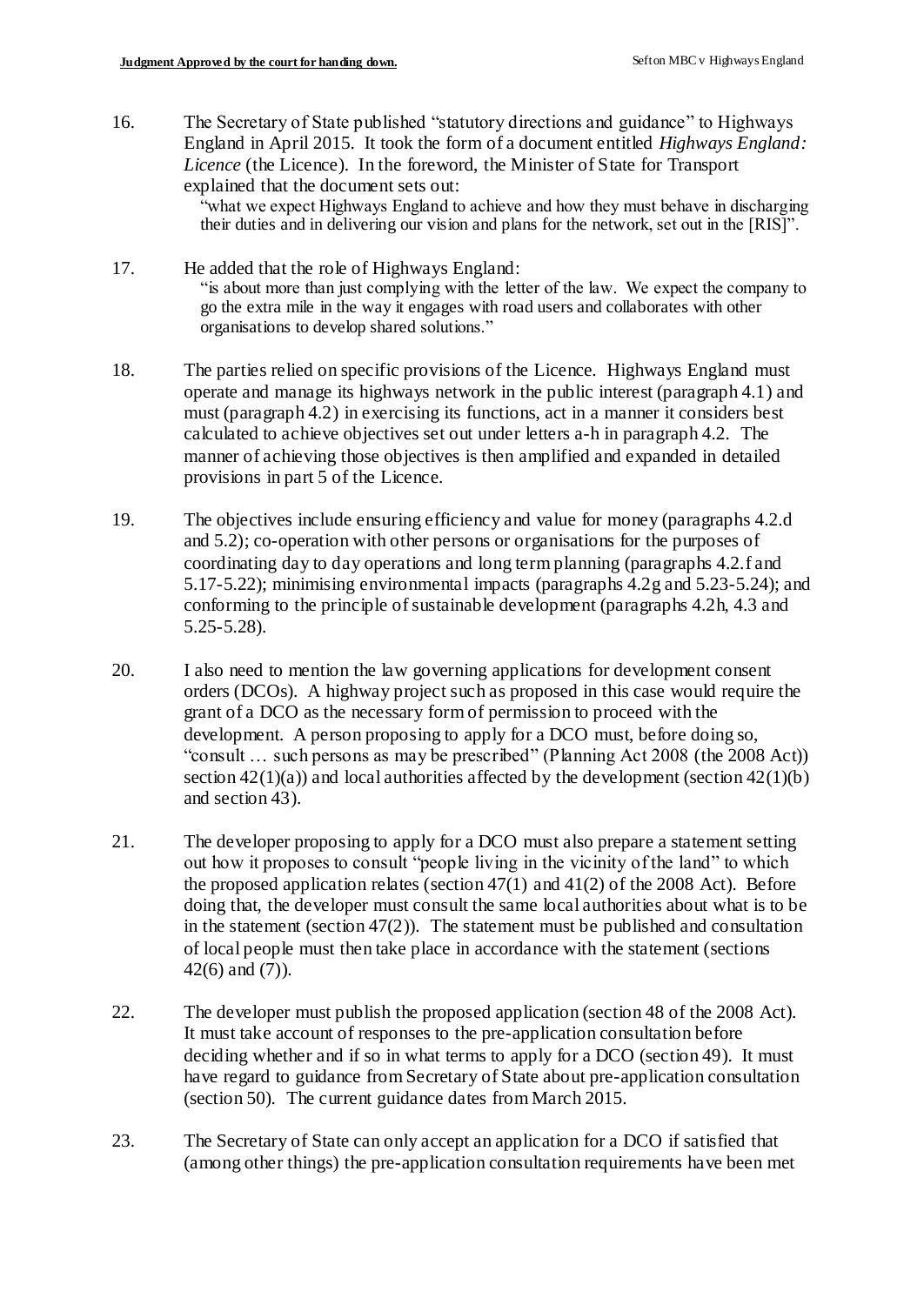(section  $55(3)-(5)$ ). In deciding whether they have been met, the Secretary of State must consider the "consultation report", which the developer must produce and submit to the Secretary of State (section  $37(3)(c)$ ) together with the other application documents and any representation about "adequacy of consultation" from a local authority.

- 24. The guidance states that an objector can "both object in principle to a proposed scheme and at the same time suggest amendments to design out the unwelcome features of a proposal" (paragraph 16). Consideration of "an iterative, phased consultation" in stages is recommended, to "manage the tension between consulting early, but also having project proposals that are firm enough to enable consultees to comment…" (paragraph 69).
- 25. The guidance also (paragraph 80) states what should be in the consultation report. Among other things, it should include an explanation of why "responses advising on major changes to a project were not followed" and "an explanation for … action taken or not taken", where a local authority's advice has not been followed.
- 26. Once the pre-application process is complete and the application is made, if the application is for consent to "EIA development", it must be accompanied by an "environmental statement" (Infrastructure Planning (Environment Impact Assessment) Regulations 2017 (the 2017 Regulations), regulation 14(1) and (2)).
- 27. "EIA development" means types of development listed in Schedule 1; or in Schedule 2, if "likely to have significant effects on the environment …" (regulation 3(1)). Broadly, these are large infrastructure projects, or smaller ones likely to have a significant impact on the environment. It is common ground that construction of a highway such as is proposed in this case would be "EIA development".
- 28. The environmental statement must include, among other things, a description of "reasonable alternatives studied by the applicant, which are relevant to the proposed development and its specific characteristics, and an indication of the main reasons for the option chosen, taking into account of the effects of the development on the environment" (regulation 14(2)(d) of the 2017 Regulations).
- 29. As I understood the arguments addressed to me, it was common ground that the option of tunnelling below the park in this case, rejected though it was, would be one of the "reasonable alternatives" that would need to be covered in the environmental statement, if an application were made for a DCO for the project as currently proposed. Such "reasonable alternatives" can, in principle, include options rejected earlier in the process on cost grounds.
- 30. Finally, the DCO application is then determined by the Secretary of State. The procedure involves a series of hearings, consideration of objections and a report by an independent inspector (or a panel known as an Examining Authority) appointed by the Secretary of State, who bring objective planning judgment to bear on the proposal and objections to it and report their recommendation to the Secretary of State, who then decides to grant or withhold consent to the development; a decision that is, if unlawfully made, susceptible to judicial review.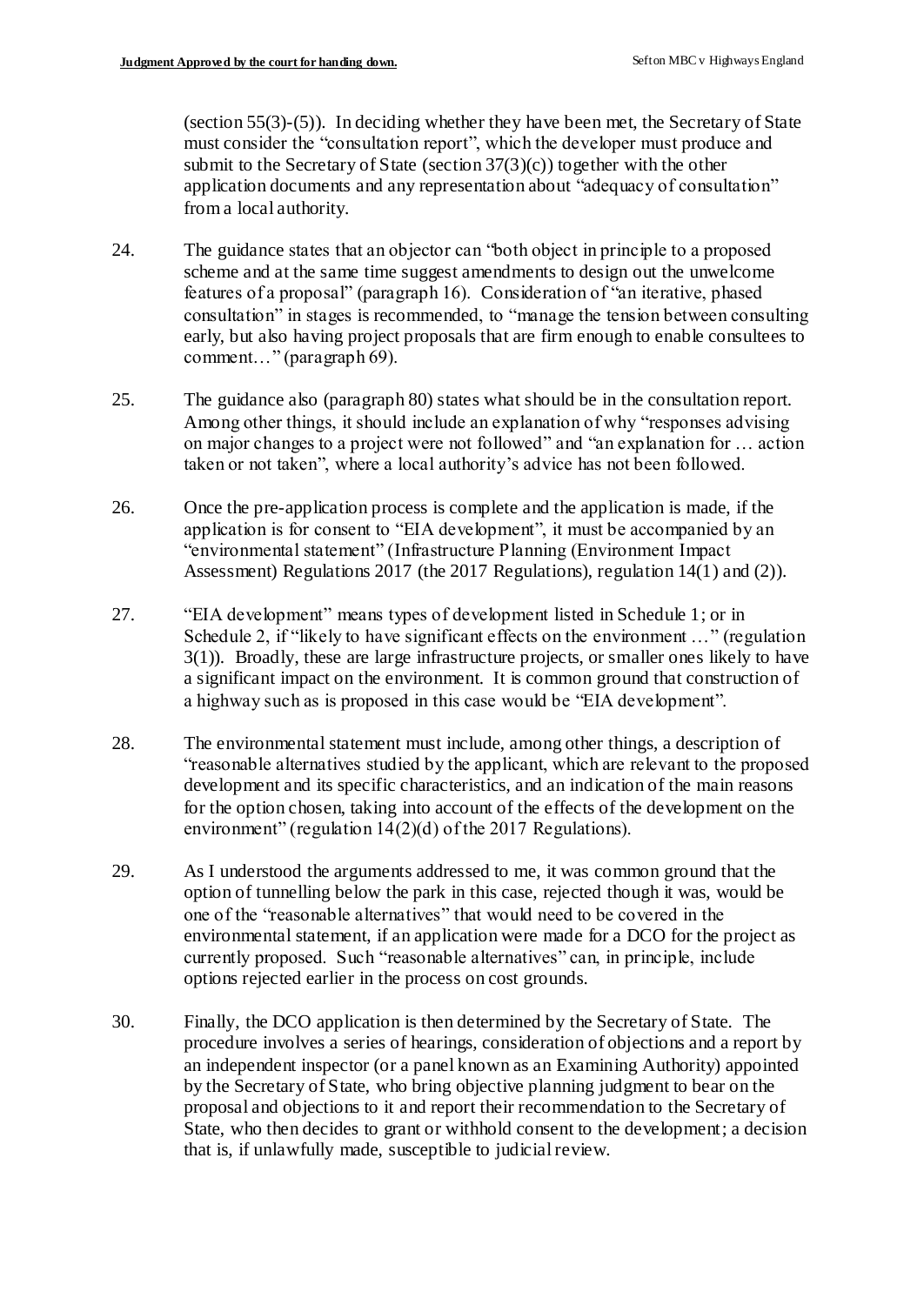## Facts:

- 31. In November 2014, the Highways Agency, acting on behalf of a body of local interested parties called the Liverpool City Region Port Access Steering Group (the steering group) published a study prepared by consultants, *Access to the Port of Liverpool Feasibility Study* (the feasibility study). As its long title suggests, the feasibility study looked at, among other things, ways of providing good road transport access to the port.
- 32. The consultants were required to consider which "online" or "offline" options for a new improved access road would be best. The "online" option considered was the upgrading the existing road linking the two motorways to the port. That road is the A5036 which is currently badly congested. The "offline" option considered was a new single lane road through the rural area of the Rimrose Valley.
- 33. As explained in the executive summary at the start of the feasibility study, the two options presented different problems. Both raised issues relating to noise and air quality. The online option was "likely to impact on domestic and commercial properties"; while the offline option "would impact on the landscape setting and use of the Rimrose Valley, and also on the local nature reserve and other habitats and species of ecological interest".
- 34. In section 5 of the feasibility study, the environmental impact of each option was examined in more detail. Both options would result in a worsening of nitrogen dioxide concentrations in areas that already exceed relevant thresholds. As regards landscape and townscape, the environmental impact of the offline option would be worse, because the A5036 is already an urban environment, while the Rimrose Valley is not.
- 35. The valley runs from north to south between Crosby and Litherland and brings "the countryside into the urban conurbation of Liverpool and with this a sense of tranquillity", with "a couple of semi-naturalised and/or naturalising wetland areas … that provide a haven for wildlife" with "an absence of vehicular traffic with a good network of formal and informal paths, which provide access to this tranquil area" (paragraph 5.4.3.9).
- 36. The feasibility study went on to state that the offline route "would significantly change the character of the area from a simple wide linear open green space fringed by buildings into two narrower spaces fringed by buildings on one side and a road corridor on the other" (paragraph 5.4.5.1). That was at a time when the offline route proposal was for a single lane highway, not for a dual carriageway as the proposal now is.
- 37. The conclusion in the comparative landscape and townscape assessment was, not surprisingly, that the offline route would bring "significant adverse effects on landscape character, specifically tranquillity, pattern, landcover and views"; and that "[s]ignificant landscape mitigation would be required", with "any amenity land lost" needing to be "replaced elsewhere within the Rimrose Valley…" (paragraph 5.4.5.6).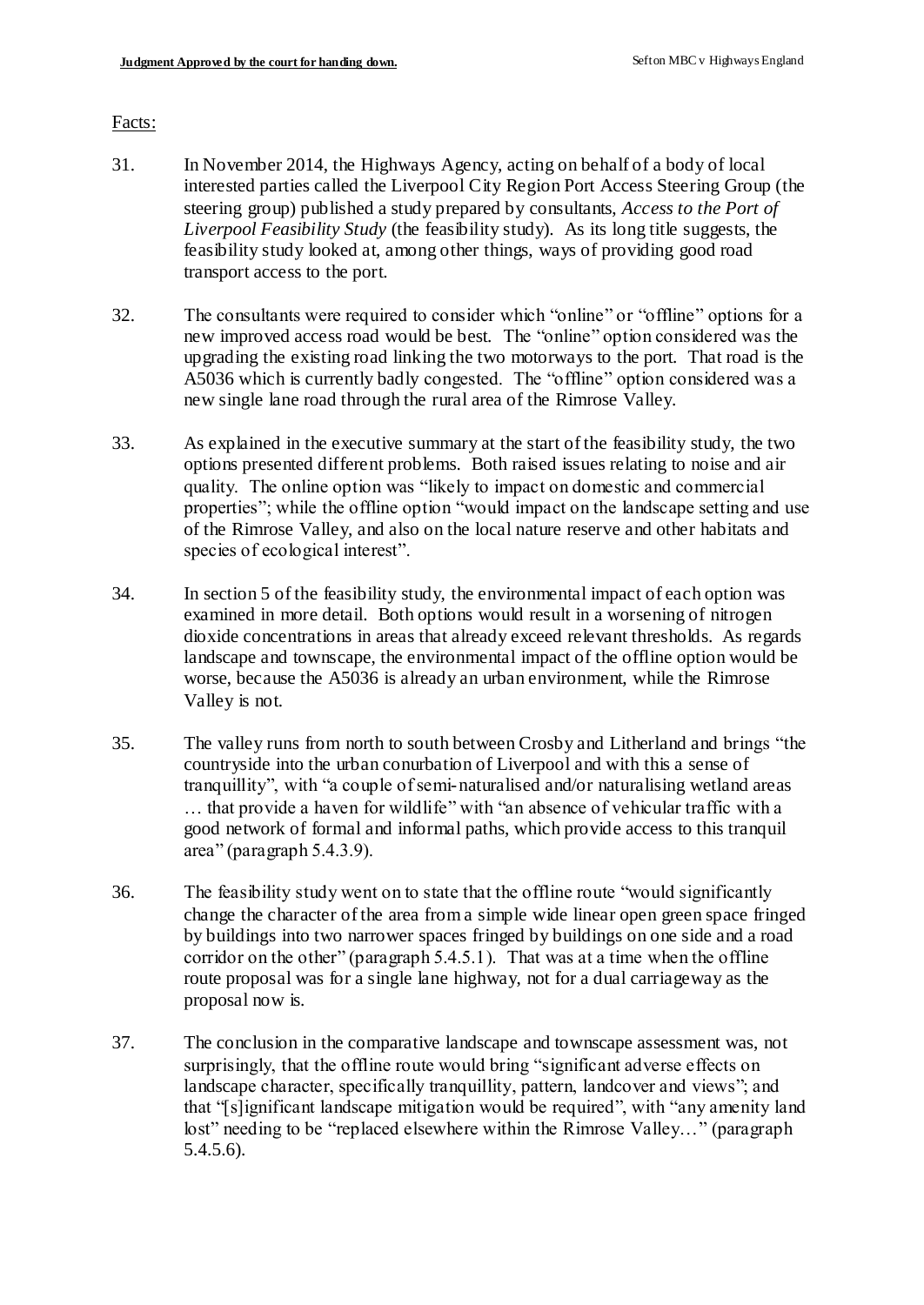- 38. In section 13, the feasibility study dealt with other options. The first was a tunnel about 3 to 3.5 km long, with two lanes in each direction for safety reasons. Based on the prevailing design assumptions, the cost for a 3.5 km bored tunnel was estimated at £380m to £570m; and of a "cut and cover" tunnel at ££280m to £425m. It was, therefore, "very unlikely that a tunnel option could be justified in economic terms" (paragraph 13.1.4).
- 39. The overall conclusion was that doing nothing was not an option; much benefit from the new port would be lost. The A5036 would become a significant barrier to economic growth. A major road improvement was required. Both the online and offline options represented good value for money. Each of the offline and online options should be considered further to "allow a choice to be made on a preferred option" (paragraph 14.2).
- 40. Mr Dave Clark of the Highways Agency reported to the steering group on 17 November 2014 (according to the minutes) that the next step would be a detailed appraisal "to develop 'buildable' options", which would then form the basis of public consultation. The appraisal process would take about 18 months, with public consultation anticipated after that. "A preferred option would be decided on after the public consultation, probably in late 2016". The preferred option would then go "through the approvals process".
- 41. At the next steering group meeting on 16 March 2015, Mr Carl Stockton of the Highways Agency reported that the "options identifications process" was underway and was expected to be completed by May 2016 or a bit later. Then on 1 April 2015, Highways England was appointed as a highways authority by the Secretary of State, by an order made under section 1 of the 2015 Act. It effectively took over the project from the Highways Agency.
- 42. The same day, the Licence entered into force. At about the same time, the Secretary of State published the first RIS. The process of gathering information and evidence (in particular, from traffic surveys) continued apace. In October 2015, Highways England published its first newsletter on access to the port. It explained that it was "investigating ways to improve access to the Port … and to reduce congestion on the A5036 and in the surrounding area".
- 43. In the newsletter, Highways England went on to explain that it was "looking at two options to address this [congestion on the A5036]. 1. Upgrade the existing road. 2. Build a new road through the Rimrose Valley ….". These corresponded to the online and offline options discussed in the feasibility study. Both route options "need to be developed further before any decision is made so we have been conducting surveys …".
- 44. This survey work would continue "throughout the winter and into the spring". The findings would then be presented at "consultation events", of which several were planned in early 2016. At that stage, Highways England would "like to hear your views on the options to help determine a preferred scheme".
- 45. The second newsletter came in January 2016. The two options being considered were repeated. A brief update on the survey work that had been carried out was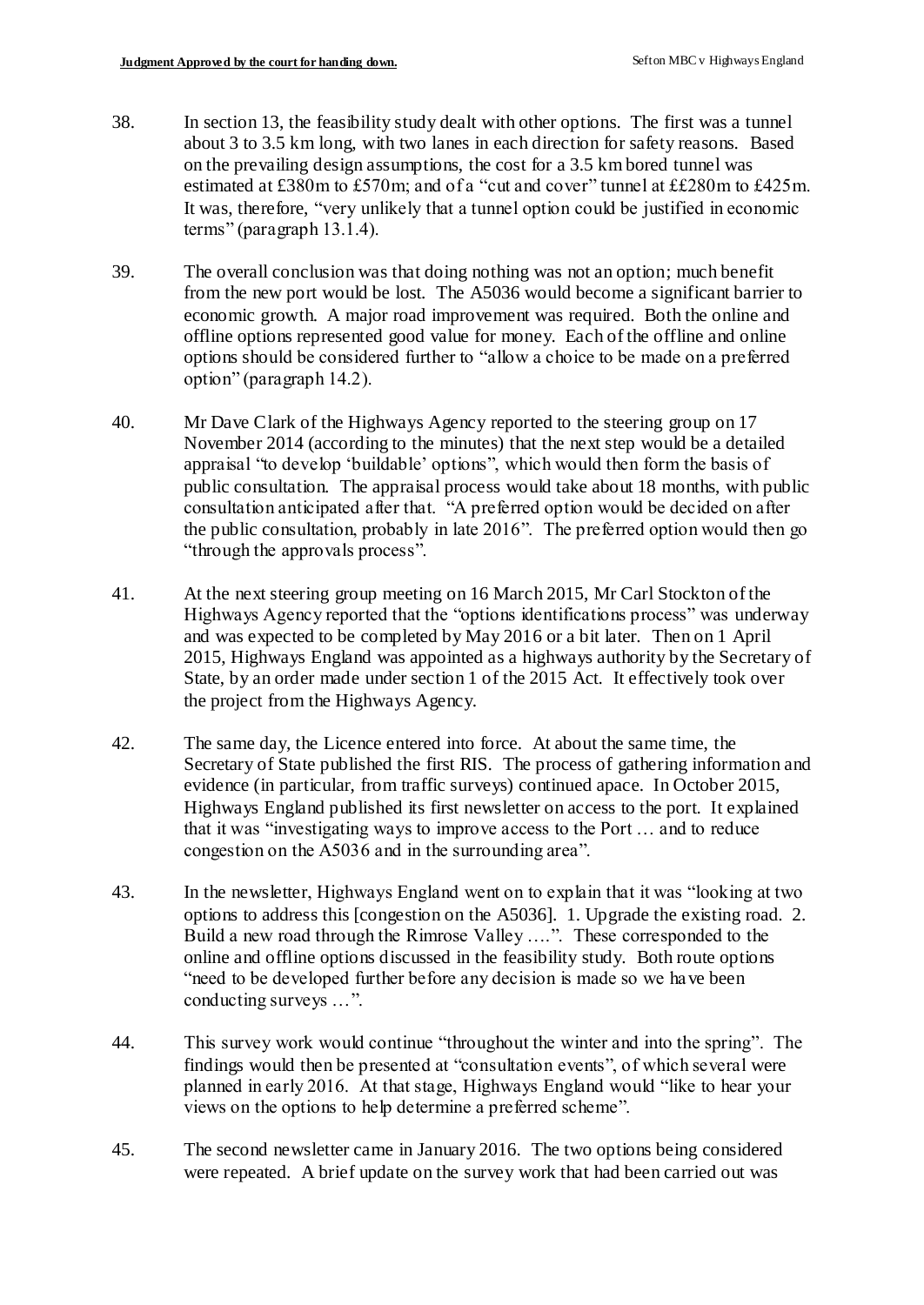provided. This now extended to analysis of samples of materials from boreholes, and review of habitats where protected species of animals live – newts, voles, badgers and migrating birds. A series of public events in February and March 2016 was advertised. More detailed information and explanation would be given at those events.

46. The next and third newsletter was published in June 2016. It was "still too early to identify specific proposals but we are continuing to look at two possible options", Highways England explained in it. The online and offline route options were then again stated. Highways England expected:

"[t]owards the end of this year … to be in a position to present our outline plans and proposals to members of the public, at what is known as 'preferred route consultation'. This will be your opportunity to discuss with us the options we are proposing, as well as those that we have dismissed. Ultimately, the decision on what will be chosen as our preferred route will be made by the Secretary of State for Transport after considering the public's view and our recommendations".

- 47. There had been no mention of the possible construction of a tunnel in either of the first two newsletters. The tunnel option had been considered in the feasibility study but dismissed as very unlikely to be justifiable in economic terms. The third newsletter referred for the first time in the public documents to options that had been "dismissed" as open to discussion, as well as the two options of which one would become "preferred".
- 48. The leader of the council, concerned that only two options were being considered, wrote to the Secretary of State and Highways England on 22 July 2016 saying that both options would cause significant detrimental environmental, health and amenity impact. The leader advocated a tunnel; it represented "the optimum balance between supporting economic growth, minimising environmental impact and ensuring our communities have the opportunity to live healthier and happier lives".
- 49. The leader also wrote that the council was "sceptical that it [the tunnel option] has been discounted purely on the basis of cost". He pointed out that over £50 billion had been invested in a tunnel for Crossrail, benefiting London and the south east and that "[o]ur communities deserve the same consideration and need to benefit from port expansion and not suffer as a consequence". The letter ended with a formal request that a tunnel option be fully considered and consulted upon. A press release was also attached.
- 50. The Minister of State responded on 22 August 2016, referring to the estimates in the feasibility study which excluded additional costs for design, land, diversion of utilities and links to the existing road network. The cost estimate for a tunnel could therefore only increase. As the maximum economic benefit of all the options assessed was about £300 million, which would be obtained with or without a tunnel, the tunnel options "would not provide sufficient value for the taxpayer to warrant further consideration".
- 51. The preparatory work continued through the rest of 2016. In early January 2017, a consultation document was published by Highways England. The online and offline route options were examined in detail and the pros and cons of each set out.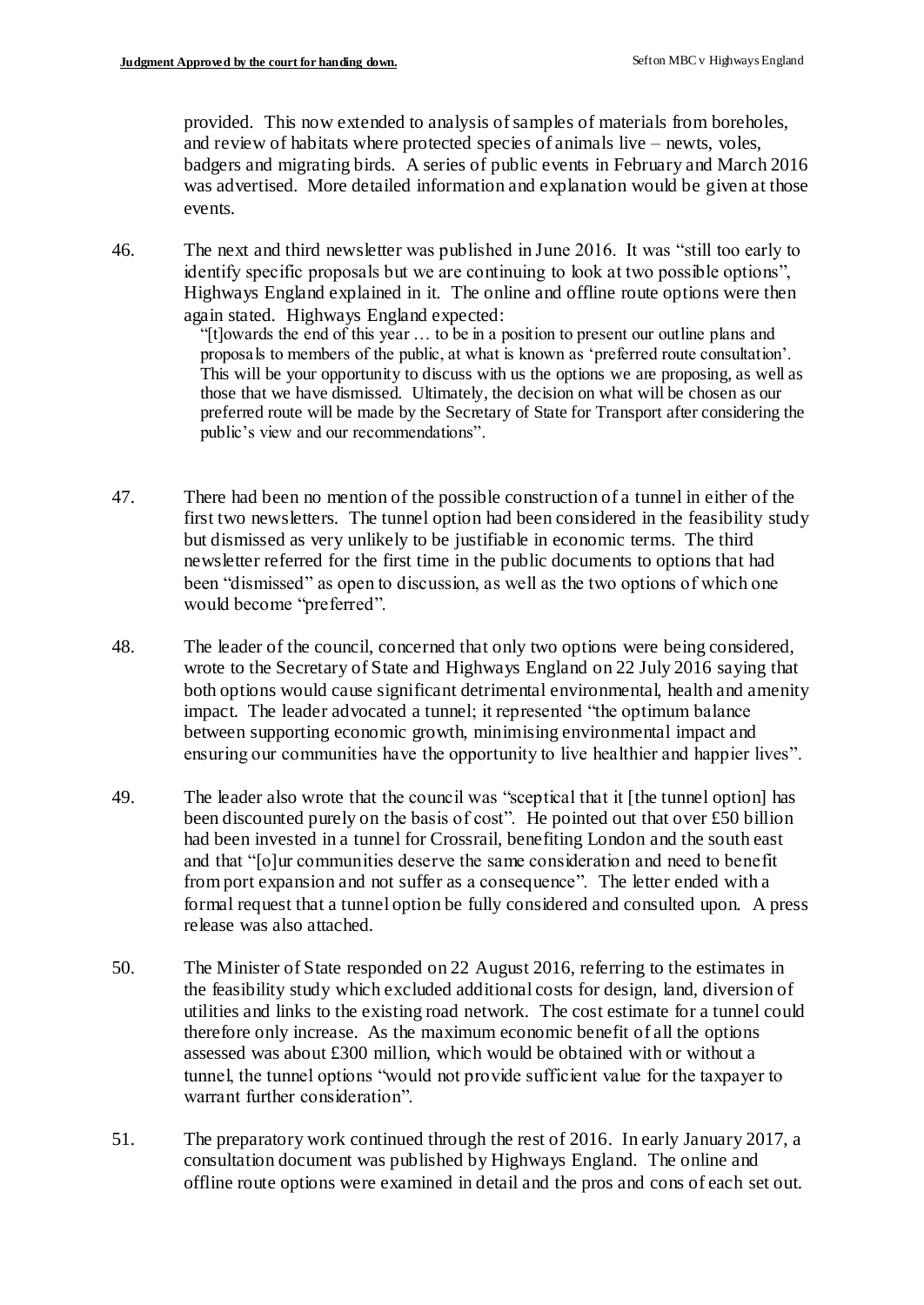The "current cost estimate" of the online route was put at £16m to £41m; that of the offline route at £187m to £294m. The planned offline route by this time was a dual carriageway, not a single lane road.

- 52. There was no mention in the consultation document of possibly building a tunnel. There was brief passing reference to "discounted options", stating that "[m]ore information about discounted options is available on our website or at the public exhibition events". A visitor to the website at the time could find a leaflet listing a tunnel as one of eight discounted options; the reason given was "[h]igh cost and poor value for money".
- 53. On 24 February 2017, the council responded, making clear that it did not support either option. Both would have significant negative impacts. The letter referred in detail to the environmental damage and social detriment that would arise. The council was "extremely disappointed that information has only been provided about two options". It deplored the omission of a tunnel option from the consultation process and urged Highways England to "reconsider the options and place the needs of local people first".
- 54. The consultation period ended on 27 February 2017. On 13 March, Highways England answered the council's letter, saying that the tunnel option had been ruled out as unaffordable and as a result, was included "within the options which we presented at the consultation as discounted". The letter claimed that the steering group, which included representatives of the council, had endorsed the finding in the feasibility study that a tunnel should be discounted and only the online and offline options pursued.
- 55. When the steering group met on 10 July 2017, Mr Stockton of Highways England told the meeting that the announcement of the "preferred route" was likely to be on 14 August 2017. Further design and modelling work would then be done to complete the detailed assessment required for the planning process. There would be a further public consultation in late 2017 or early 2018 about the preferred option.
- 56. Responding to a query about the council's request for a tunnel to be considered, Mr Stockton advised that consultations would do more work to determine the pros and cons of a tunnel, beyond the cost related work done previously; and that information would be provided about all the rejected options, including the tunnel option. However, there is no evidence of any further such work having been done or presented to the steering group.
- 57. Highways England announced on 31 August 2017 that the preferred route was the offline option, a new road through the Rimrose Valley Park. A report on the consultation published in September 2017 explained the reasoning. In summary, the online option would not succeed in preventing congestion as effectively as would the offline option. The responses were summarised, with Highways England's commentary on them.
- 58. The report indicated that a number of responses had advocated building a tunnel as "the only solution". Highways England's comment was that this had been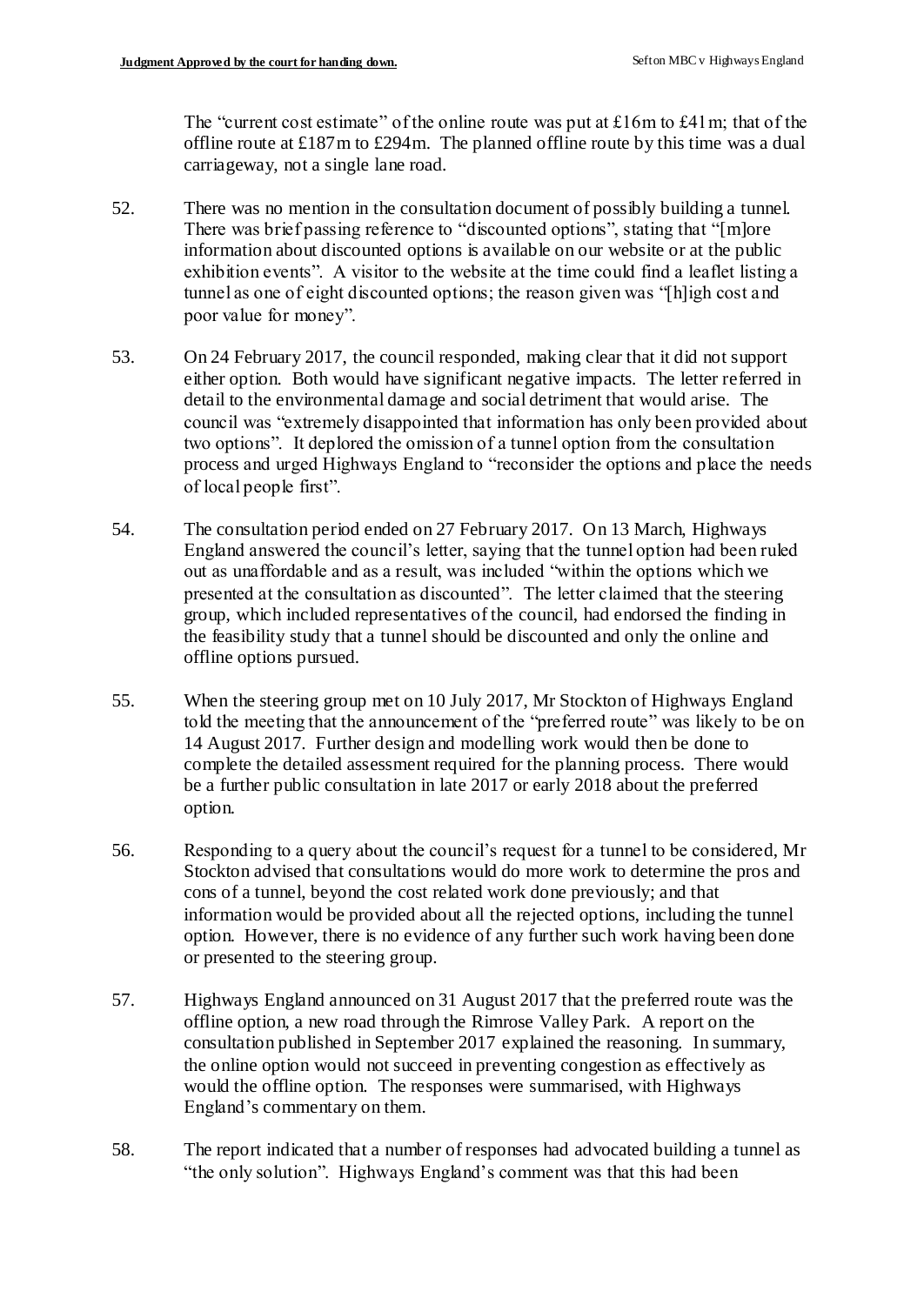dismissed in the feasibility study in 2014 as it was "uneconomical to deliver", i.e. too expensive. Highways England had reviewed the cost estimates and now considered that a 5 km (no longer 3.5 km) cut and cover tunnel would be between £620m and £1.2 billion. This would outweigh the economic benefits and "represent poor value for money".

- 59. By then, the council had announced its intention to bring a legal challenge to the consultation process and the decision on the preferred route. A judicial review was expected. It was explained to the steering group on 30 October 2017 that the next step in the scheme would be an application for a DCO, with statutory preapplication consultation expected to take place in about June 2018.
- 60. Pre-action correspondence then followed. On 12 February 2018, I granted permission to bring the claim for judicial review. In March 2018, Highways England published a further newsletter. It included a list of "frequently asked questions", with responses. The first question was "[w]hy are you ignoring calls from the community for a tunnel?" The answer was again the cost: "[f]rom the work we have done we know that a tunnel could cost around £1.5 billion"; while the budget allocated was "around £250 million".
- 61. The response elaborated further on the disadvantages of a tunnel quite apart from cost: it would take up to six years to build, rather than two and a half years for a bypass. Use of Rimrose Valley Park would be prevented during construction. Compulsory purchase and demolition of up to 200 homes and businesses might be needed. Large amounts of waste material would have to be transported to landfill. There would be high maintenance costs, without necessarily providing "the 'greener' option people hoped for".
- 62. On 18 September 2018, just before the hearing before me, Mr Stockton said in his second witness statement under the heading "[b]udget" that Highways England "has been allocated funding of £221m from the [RIS] budget to deliver *a comprehensive upgrade to improve traffic conditions on the main link between the Port of Liverpool and the motorway network*" (italics in original). He said that work carried out on "a tunnelled solution" in "recent months … provides a current cost estimate for such a scheme of c. £2bn".
- 63. However, after the hearing before me, Mr Stockton produced a third witness statement to "correct an error". The figure of £221 million was not, he explained, the budget for the comprehensive upgrade to improve traffic conditions on the main link between the Port of Liverpool and the motorway network. It was "the current forecast *cost* of the scheme rather than the budget". The budget remained at "around £250 million". Highways England had agreed a budget with the Department of Transport but the precise figure is not published because it is commercially sensitive.

## Issues, Reasoning and Conclusions:

64. The legal principles governing consultation exercises in the public sphere are now too well known to bear repetition and were agreed. The Sedley criteria, as they have become known, have now received the express endorsement of the Supreme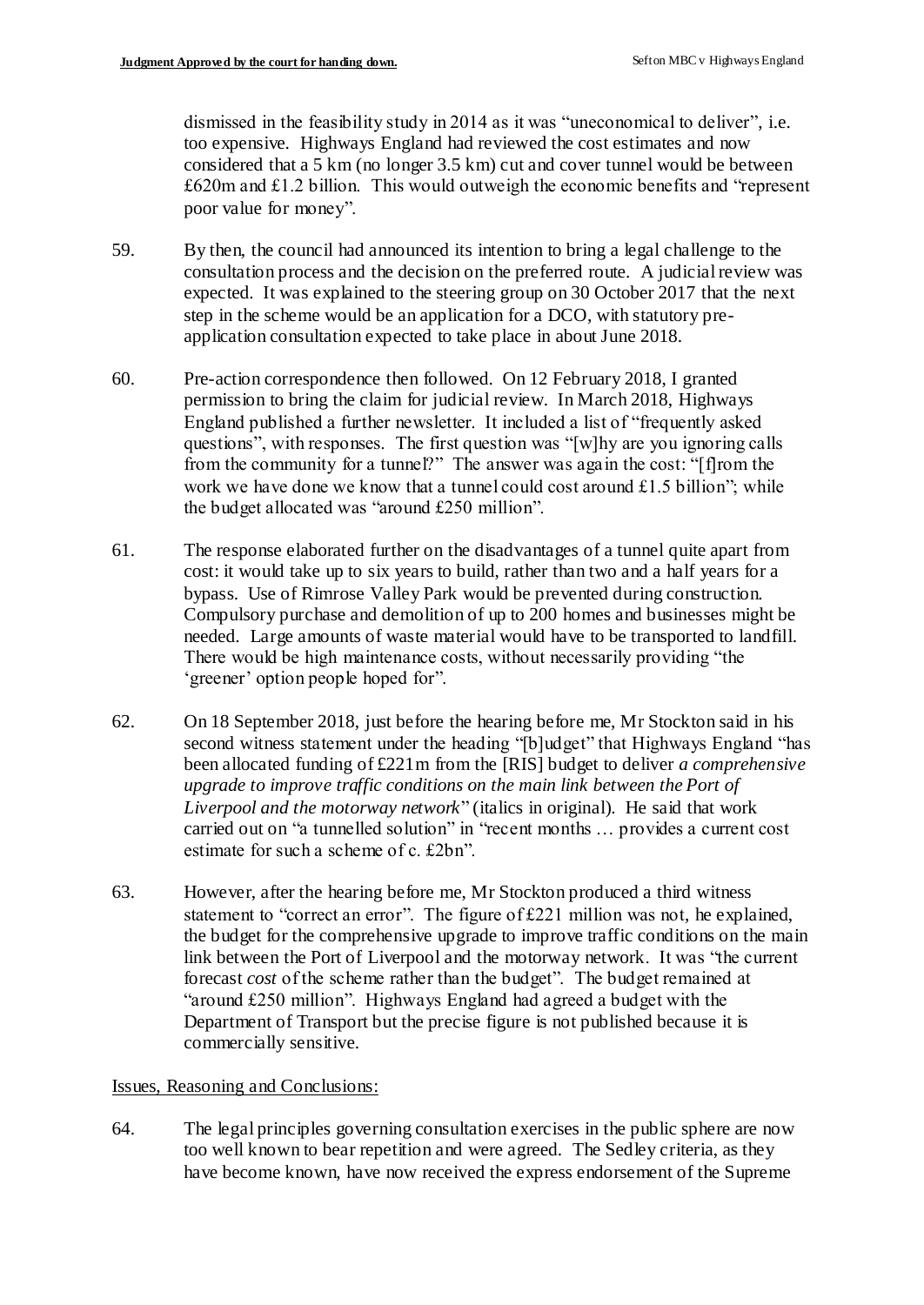Court in *R (Moseley) v. Haringey LBC* [2014] 1 WLR 3947. It is also agreed that it is for the court to judge whether the consultation was fair; and that fair it must be, whether undertaken voluntarily or not, and whether governed by statute or common law.

- 65. The following further propositions were, not surprisingly, uncontroversial. The context in which consultation takes place is important when judging whether it was fairly carried out. The issue of fairness is highly fact specific. Normally, it is for the decision maker to decide how to pitch the consultation and what options to include or exclude; but the exclusion from consideration of a particular proposal may, depending on the facts, be so unfair as to be unlawful.
- 66. For the council, Mr Tom Cosgrove QC made the following main submissions in written and oral argument:
	- (1) Highways England had misunderstood its functions by behaving as if it were an ordinary private sector developer. Its functions are public and it is not, unlike a private developer, free to advance only its own commercial interest. It was obliged to act in the public interest; an ordinary developer is not. The fairness of the consultation exercise had to be viewed in that light.
	- (2) Highways England was bound under section 5 of the 2015 Act to cooperate with the council in exercising its functions, and by section 6(1) and (3) to act in accordance with the terms of the Licence. These required it to co-operate with others in order to take account of local needs, priorities and plans in planning (paragraphs 4.2(f) and 5.17(c)).
	- (3) Specifically, Highways England was required to "co-operate with, consult with and take reasonable account of the views of", among others, the council and local communities (paragraph 5.18), in a way that is demonstrably open and transparent, positive and responsive and collaborative (paragraph 5.19(a)-(c)).
	- (4) The consultation had to be "consultation or engagement proportionate to the circumstances in accordance with government guidance on consultation principles" (paragraph 2.2). These provisions in the Licence, together with the statutory underpinning of sections 5 and 6 of the 2015 Act, amounted to a statutory duty to consult on more than just the two options.
	- (5) By failing to consider seriously and consult upon the option of building a tunnel and rejecting the council's formal request to include the tunnel option in the consultation process, Highways England acted in breach of these duties and the consultation was consequently unfair and unlawful.
	- (6) Mr Cosgrove accepted that Highways England was not bound to include in the process every discounted option, however remote or fanciful it might be. For example, he accepted that Highways England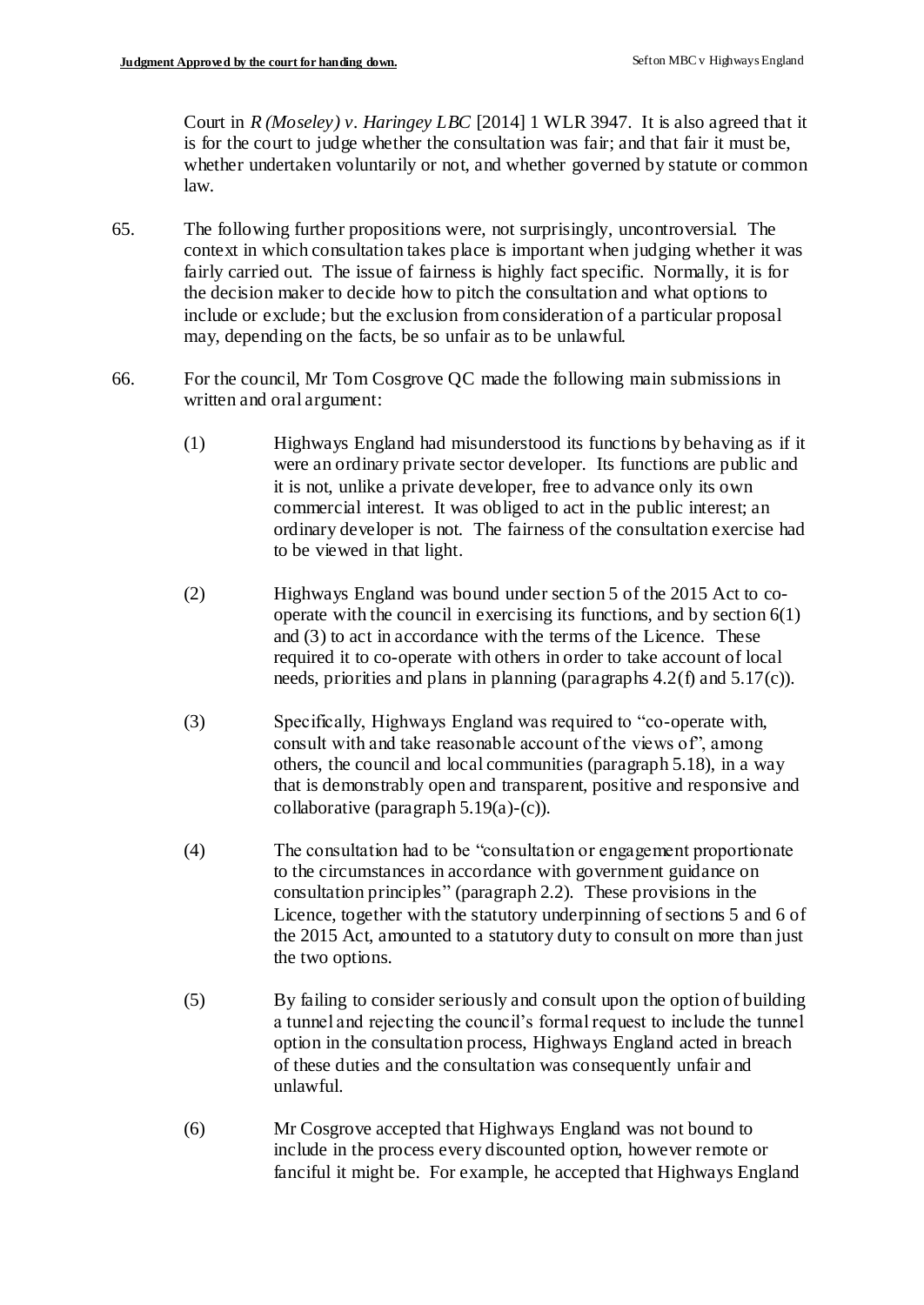had not been obliged to include in the consultation the option of building a flyover or overpass to link the two motorways with the port.

- (7) The tunnel was different because it was a serious prospect supported by the council whose area includes the Rimrose Valley Park and the A5036. The cost was not necessarily prohibitive. The economic benefits expected to flow from development of the port will be substantial. The environmental damage from both the online and offline route options would be severe.
- (8) Although the case was not put on the basis of a legitimate expectation, Highways England had promised in the third newsletter that it would consult not just on the two options to which consideration was eventually restricted. It promised to consult on those options "as well as those that we have dismissed". That promise had to be kept if the consultation was to be fair and lawful in accordance with the Licence.
- (9) The promise was broken in the Minister of State's letter of 22 August 2016 refusing to include the tunnel option in the consultation process and thereby rendering that process unfair, unlawful and in breach of the Licence provisions. The promise was not "publicly withdrawn" (see *R (Save Britain's Heritage v. Secretary of State for Communities and Local Government* [2018] EWCA Civ 2137, per Coulson LJ at [51]).
- (10) The exclusion of the tunnel option from the consultation was a "show stopper" requiring the intervention of the court at this stage, to borrow the phrase of Carnwath LJ (as he then was); see *R (Hillingdon LBC) v. Secretary of State for Transport* [2010] EWHC 626 (Admin) at [69]. It was no answer that the decision to build the new highway has yet to be formally taken. The tunnel option has been ousted and it will be impossible to resurrect it later unless the court intervenes.
- (11) The issue was one of procedural fairness for the court and is not governed by the *Wednesbury* standard. The unfairness lies in loss of the opportunity to advocate the excluded option at a time when the proposals are still at a formative stage: see *R (Medway Council) v. Secretary of State for Transport* [2002] EWHC 2516 (Admin) per Maurice Kay J at [27]-[32], where the exclusion from an airport runway consultation of a possible new runway at Gatwick Airport meant the consultation was unfair.
- (12) The tunnel option was presented to members of the public at consultation events in early 2017. That was done recognising the obligation to consult about discounted options as well as the two considered viable. Highways England had accepted in its letter of 13 March 2017 that it was obliged to do so.
- (13) The letter of 13 March 2017 wrongly asserted that the steering group had endorsed the findings in the feasibility study, including its rejection of the tunnel option as not practical. Highways England had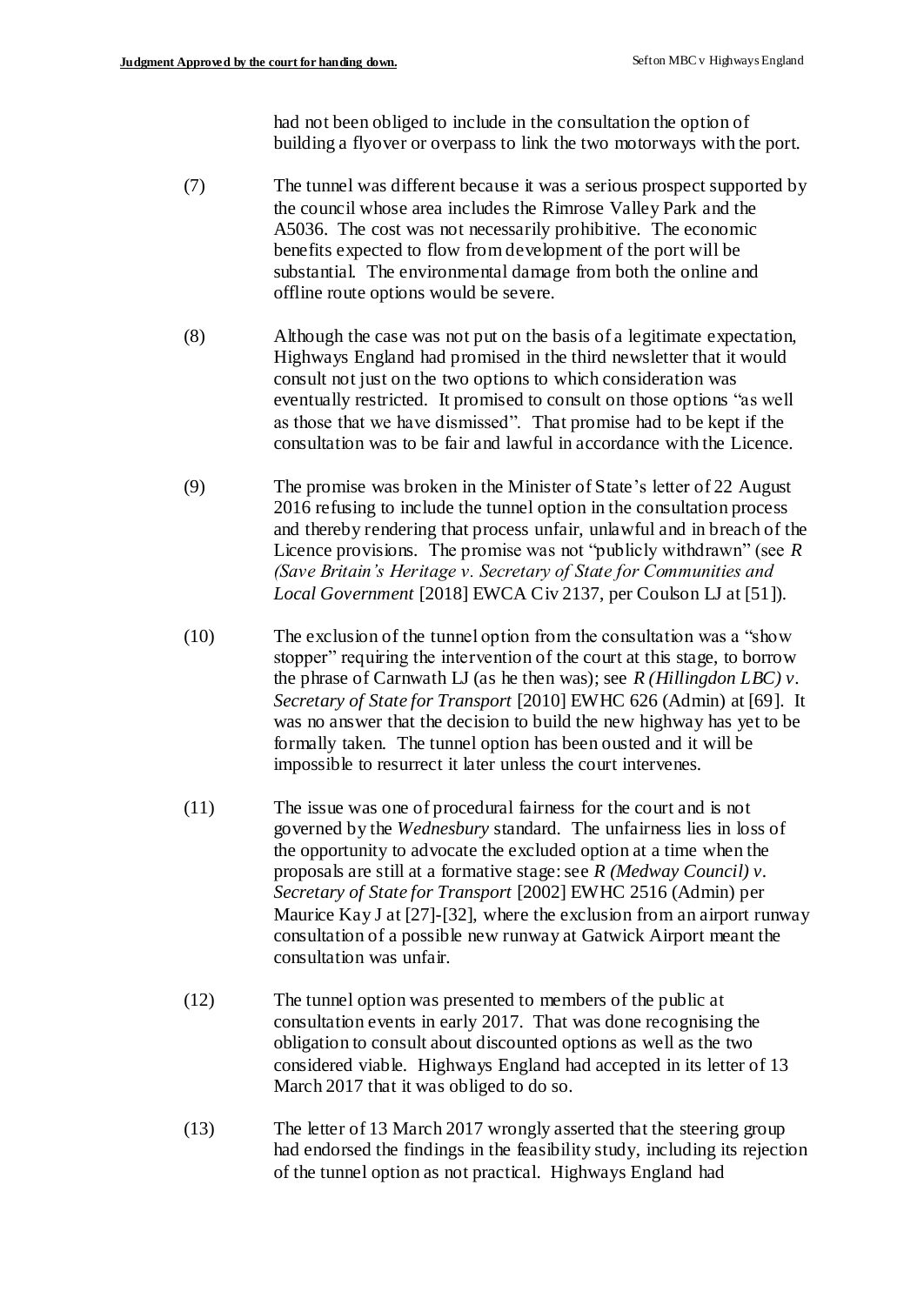undertaken in July 2017 to do more work on the tunnel option, which would be pointless if it had been discounted entirely. But that further work was not done.

- (14) The DCO process is not an adequate alternative and is not capable of curing the unfairness. The pre-application consultation is on only one option, the construction of the offline route. Advocating a tunnel option as a viable alternative and therefore a basis for objecting to the DCO, is no substitute for consulting on that option while the proposals are still at a formative stage. The objection will be met with the response that the tunnel option has already been discounted.
- 67. Mr Buley, for Highways England, countered those arguments with the following main submissions:
	- (1) The position of Highways England was closely analogous to that of a private developer. It was entrusted with the task of building the network in accordance with the RIS. It did not have any free standing statutory duty to consult. The primary duty imposed by the Licence was one of co-operation, not consultation.
	- (2) Indeed, there was no specific duty to consult at all, in advance of selecting the preferred option that would become the subject of a DCO application. In so far as the Licence required it to do so, the obligation was flexible not rigid and did not prescribe the limits of the consultation exercise.
	- (3) It was for Highways England to set the parameters of the consultation. The authorities had consistently recognised the entitlement of consulting bodies, both statutory and non-statutory, to delineate the scope of a consultation exercise, including the ability to consult by reference to a preferred option or a range of possible preferred options.
	- (4) It would make no sense for Highways England to consider a tunnel option in detail, as that option had been identified early in the process, when the feasibility study was done, as not feasible because it was seen as representing poor value for money. Detailed examination of a nonstarter would waste time and money and would be a sham because it could not realistically be undertaken with an open mind.
	- (5) The third newsletter of June 2016 had not contained any promise worth the name; it meant only that there would be an opportunity to comment on options that were regarded as impractical, as well as the two options that were serious contenders to be subjected to detailed examination.
	- (6) Even if the wording were interpreted as a promise to consult on a tunnel option, the promise was unequivocally withdrawn by the Minister in his letter of 22 August 2016. It did not matter that the withdrawal was not set out in a public document; this was not a legitimate expectation case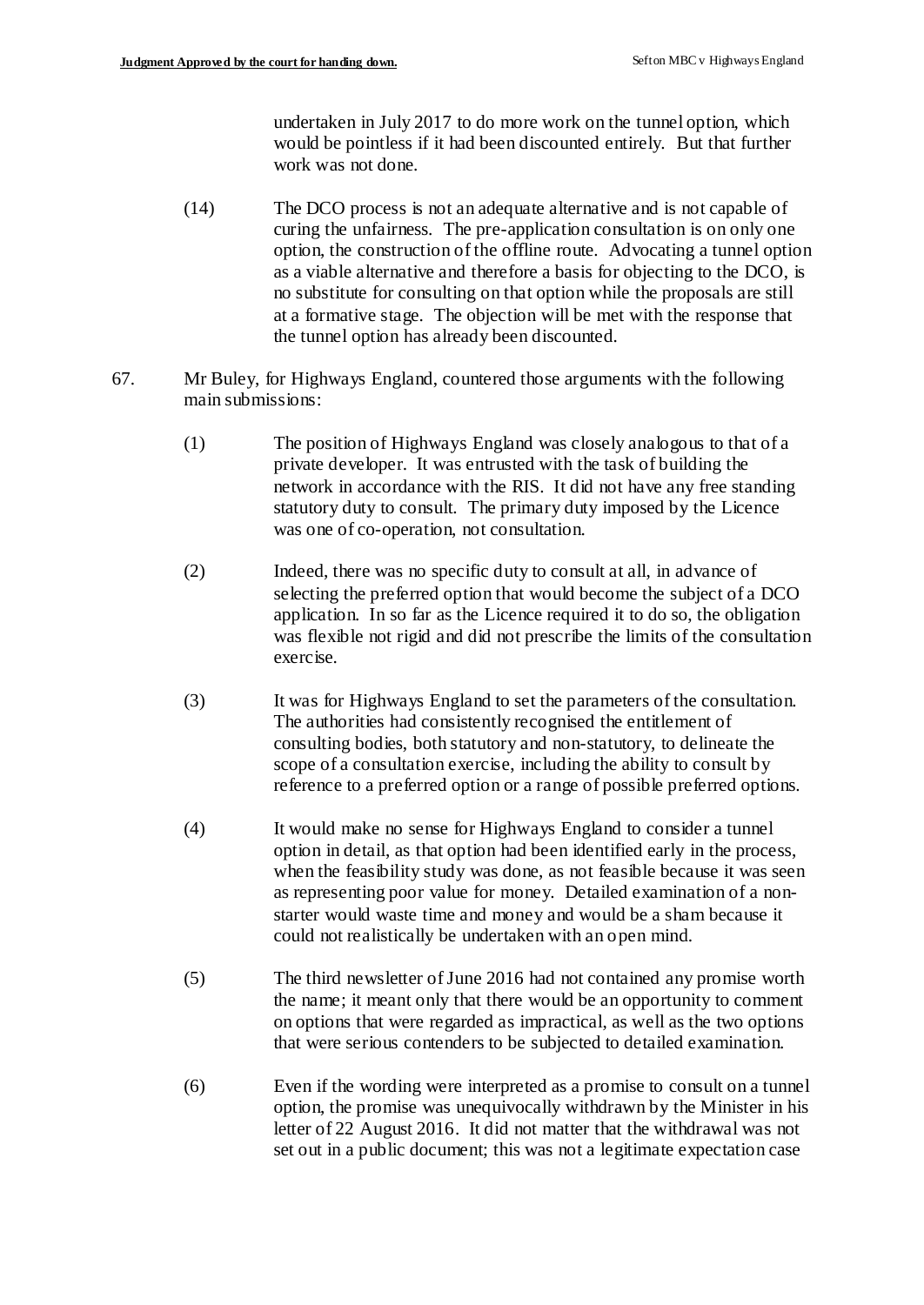and it was not unfair to withdraw an option the Secretary of State would not pay for.

- (7) This was a case in which the consultation process was fair overall; nothing had gone clearly and radically wrong in the course of it. The advocates of a tunnel had their opportunity to advocate one, albeit with no realistic prospect of success given the financial constraints on the project. There was no "show stopper" requiring the intervention of the court.
- (8) The DCO process was highly relevant to the fairness of the consultation. Although the pre-application consultation would only relate to the plan to build the new offline route, objectors would be able to object by advocating the tunnel as a less environmentally damaging, albeit more expensive, alternative.
- (9) The Examining Authority and the Secretary of State would be obliged to consider conscientiously those arguments and the content of the environmental impact assessment before, respectively, recommending and then deciding whether to grant development consent for the project.
- (10) Even if the grounds of complaint were well-founded, relief must be refused under section 31(2A) of the Senior Courts Act 1981: it is highly likely the outcome would have been substantially the same if the matters complained of had not occurred. It would make no sense to grant relief now when no decision with direct and immediate legal consequences has yet been taken.
- 68. I turn to my reasoning and conclusions. I start by considering the rival contentions about the nature and functions of Highways England. I think its position lies somewhere in between the positions advanced by the parties.
- 69. On the one hand, Mr Cosgrove is right to submit that Highways England is not in the same position as a private developer. It must exercise its functions in the public interest, not just its own financial interest. Indeed, it is not a commercial body; although it is in form a company limited by shares, its sole owner is the Secretary of State and its brief is to build and maintain a roadwork using public money limited by a budget.
- 70. Mr Buley correctly concedes that the decision challenged in this case is amenable to judicial review. Highways England exercises its functions according to a regime established under statutory authority. It must follow directions and have regard to guidance from the Secretary of State. It is required to engage with bodies such as the council which have responsibility locally for planning and highways.
- 71. On the other hand, Highways England is not a body whose functions have to be conducted according to a formula. Within the limits of the 2015 Act and the Licence, it has considerable freedom to act in the manner it considers best calculated to perform its duties efficiently and economically. It does not have to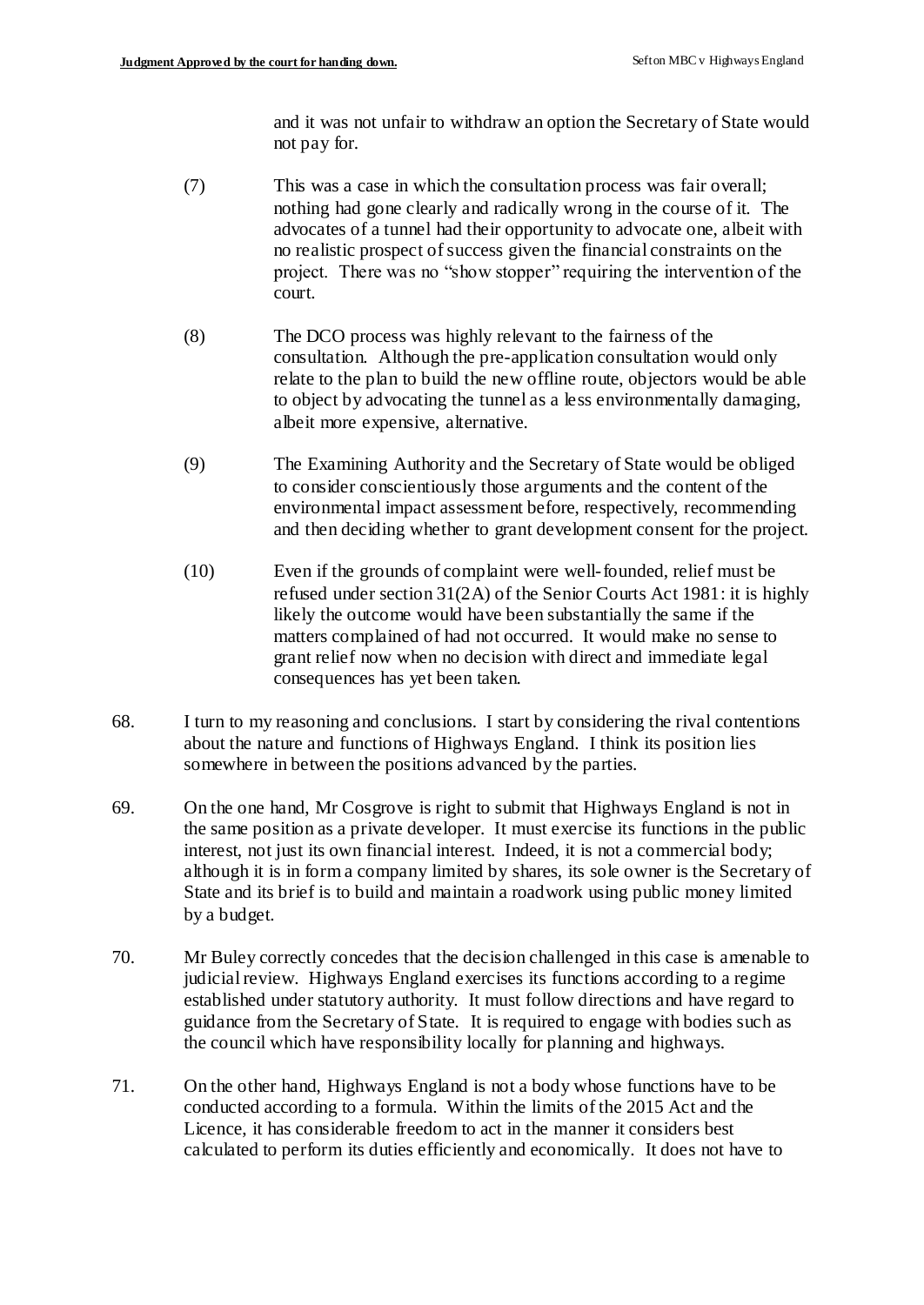consult widely or in detail on every decision, though in practice will doubtless do so where major infrastructure projects are contemplated.

- 72. I do not think the provisions in the Licence relied on by Mr Cosgrove bear the weight he seeks to place on them. The duty to consult, as far as it goes, is nonspecific. It is a duty to engage with what, in the jargon of the public sector, are commonly called stakeholders. That duty is general and pitched at quite a high level.
- 73. In the present case, the duty of engagement was performed in quite large measure through discussions with the steering group, which pre-existed Highways England and continued after it was created. I am not able to spell out from the Licence provisions a direct duty to consult the council about building a tunnel under the Rimrose Valley Park instead of a highway through it or an upgrade to the existing A5036.
- 74. I respectfully agree with Maurice Kay J's observations in the *Medway* case at [25]- [26]. He said there that subject to considerations of fairness considered later in his judgment, the Secretary of State was entitled to proceed with a consultation on the basis that it did not intend to renege on an agreement with West Sussex County Council, reached in 1979, not to build a second runway at Gatwick before 2019. "Other things being equal, it was permissible for him to narrow the range of options within which he would consult and eventually decide" ([26]).
- 75. That observation reflected the words of Lord Woolf MR in *R v. North and East Devon Health Authority ex p. Coughlan* [2001] QB 213, at [112], stating that the decision maker's obligation:

"is to let those who have potential interest in the subject-matter know in clear terms what the proposal is and exactly why it is under positive consideration, telling them enough (which may be a good deal) to enable them to make an intelligent response. The obligation, although it may be quite onerous, goes no further than this."

- 76. In the present case, Highways England informed interested parties what it was considering and why. It gave a clear and simple explanation of why it did not consider the tunnel option to be viable: it was too expensive and regarded as poor value for money. That did not prevent argument to the contrary being presented, nor did it mean that such argument would fall on deaf ears. But it did mean that it would not, in practice, be accepted unless the budget were substantially increased.
- 77. I conclude from the authorities and the factual context that Highways England was entitled, absent any other vitiating feature, to limit the parameters of the consultation in the way it did. It was not obliged to consult on the tunnel option on an equal footing with the other two options. It did not have to expend time and public money on detailed examination of a proposal lying beyond the funding constraints to which it was subject.
- 78. The question remains, however, whether the consultation exercise was nevertheless unfairly conducted. Maurice Kay J treated this as "a free-standing issue" in the *Medway* case, at [27]. It is a matter for the court to determine, not the decision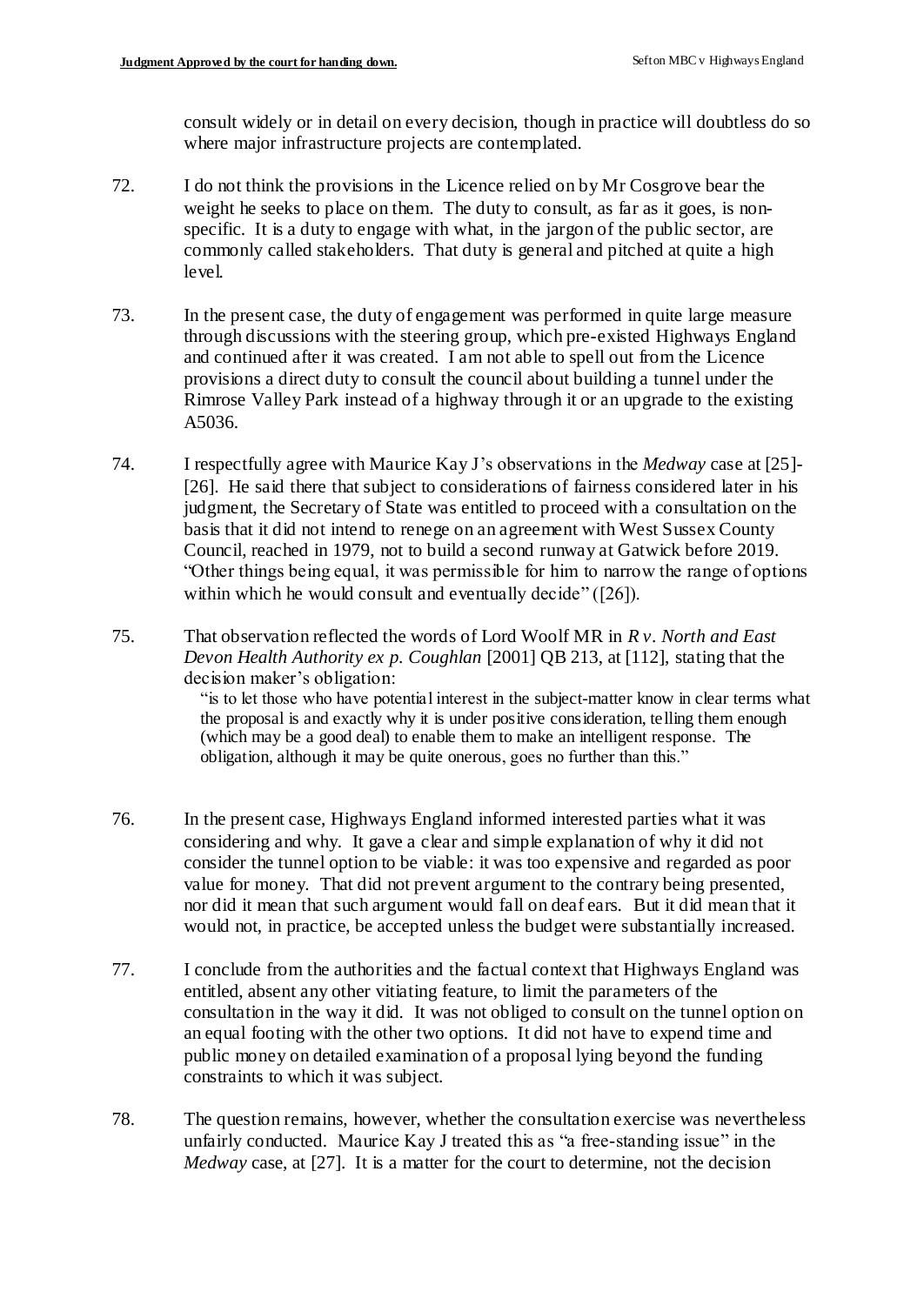maker applying a *Wednesbury* standard of review. It is now recognised that the adequacy of consultation is part of the law of procedural fairness. This is so whether the consultation is voluntary or mandated by law. What fairness requires is notoriously fact sensitive.

- 79. Mr Cosgrove submitted that it was unfair to exclude the tunnel option because Highways England promised in its June 2015 newsletter to include consultation on "dismissed" options. In my judgment, this argument cannot be accepted. The wording in the newsletter meant no more than that "dismissed" options other than the two to be considered in detail would not be excluded from consideration altogether.
- 80. Thus, consultees would remain free to advocate the so-called "dismissed" options and bring them back to centre stage. They could, if they wished (and some including the council did), attempt to persuade Highways England, against the odds, to adopt a third alternative "outsider" solution. The wording in the newsletter did not elevate the discounted options to the level of an equal footing with the two serious contenders to become the preferred option.
- 81. Moreover, the June 2015 newsletter did not, as Mr Cosgrove accepts, create a legitimate expectation. He relies on the so-called promise only as an aspect of what he submits was the unfairness of the consultation exercise. The concession that the statement in the newsletter did not create a legitimate expectation was, with respect, correct; it was not a clear, unambiguous and unequivocal representation.
- 82. When the matter was taken up with Highways England and the Secretary of State in the exchange of correspondence in the summer of 2016, the Minister of State made it clear again that the tunnel option was not regarded as practical, because it was too expensive. His letter made it clear, if it was not already, that the consultation would be on the two possible preferred options and would not include any detailed proposal to build a tunnel.
- 83. For reasons I have already touched upon, I do not find any unfairness in the government and Highways England taking that position. It must be for government to set the budget for this project, as part of the RIS. It is difficult to sustain an argument that fairness requires time and public money to be spent on a proposal costing substantially more than the budget will bear.
- 84. Indeed, the argument that the tunnel should not be regarded as unaffordable is a political rather than an economic one. The council reproached the Secretary of State with lavishing taxpayers' money on Crossrail, while depriving the Sefton area of much lesser sums that would avoid severe environmental damage and give proper weight to the well being of local residents.
- 85. That is a political argument. The council did not make an economic case to meet the government's argument that a tunnel would be too expensive. It did not challenge the proposition that the cost lay far beyond the allocated budget for the project. Rather, its case implied that the budget should, if necessary, be revised upwards to preserve the tranquillity of the Rimrose Valley Park and the well being of the local inhabitants.